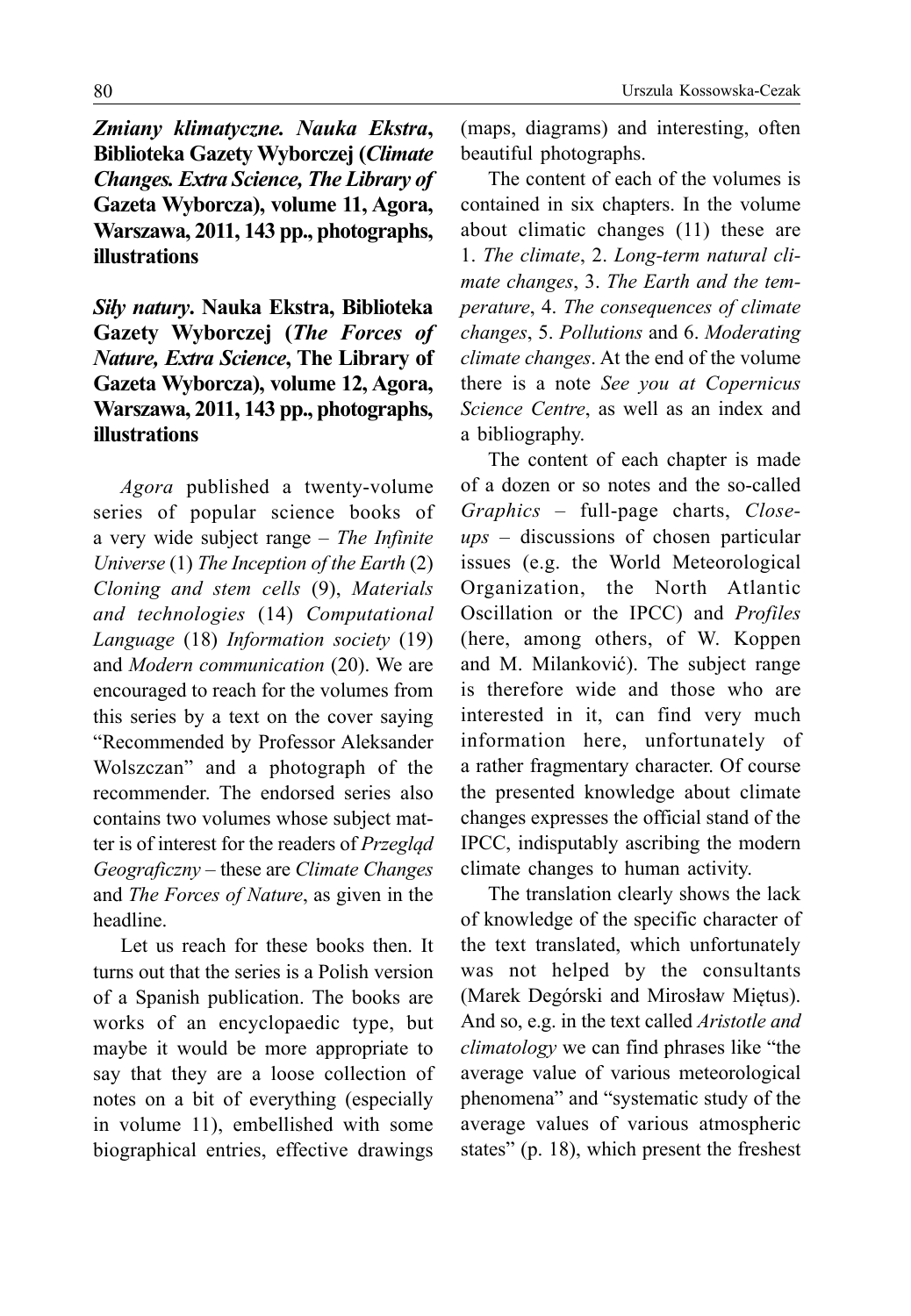concepts of the 19th century. If this is repeated after the original text, then it should be at least commented upon in a footnote! In *Close-ups* entitled *Climate zones* (p. 29) the term "tropical climate" is used to denote equatorial climate, although it is known that the word *tropical*  derives from the Latin *tropicus*, i.e. *tropic*  and that in the Polish nomenclature of climate zones Polish terms (according to which "tropical climate" does not mean the climate between the tropics, but along each of them) have been used for a long time, so in Polish no one calls equatorial climate tropical. Actually, there are more translational slips, like the fact that the word for *long-range* is used for climate changes (e.g. pp. 7, 32, 37), while they should be described as long-term, and *long-range* is a word to describe weather forecasts. Stating that Milanković "…connected the movement of the Earth with climate changes" (p. 37) is mistaking the result with the cause. The phrase "the terrain of the Pacific" is a symptom of deep ignorance. However, where the text relates to more general issues, the translation is done in a good, flowing language – and such general descriptions form the majority of the text, especially in the second part of the volume. There are presented issues concerning the present times and we can find here many interesting discussions, such as *Pollutions and social inequalities*, *Prevention and removing pollutions* or *What can be done on an every-day basis?*

Volume 12 also contains six chapters: 1. *The Human and the Earth,* 2. *The forces of nature and mass extinction events* 3. *Tropical Cyclones and* 

*Tornadoes*, 4. *Earthquakes and Tsunamis*, 5. *Volcanoes*, 6. *The Mighty Nature* and – just like volume 11 – a note *See you at Copernicus Science Centre*, as well as an index of names and a bibliography. The editorial approach is the same as in the previous volume (*Graphics, Closeups*), but only one scientist (Malthus) was discussed under the title *Profiles*. The arrangement of discussing individual issues within the chapter is more orderly, there are logical passages from one matter to another.

The main topic here are natural disasters. Not only there are discussed the causes of dangerous natural phenomena (meteorite falls, glaciations and others that are the titles of chapters), but also the phenomena (e.g. types of volcanoes and eruptions) are described in more detail. The issues are illustrated with some interesting boards, such as *Where Earthquakes are created* (p. 80) or *The Journey to the Centre of the Earth*  (pp. 96–97). Also here a lot of attention is paid to the problems of the modern world (*The Human threats his own existence*, *ecological education*).

The translation of the text is good, although it is a pity that the translator did not think that the term *extratropical*  (pp. 69, 72) can be rendered in Polish quite simply, without using words of foreign origin.

In both volumes there is a bibliography – unfortunately, of no use at all for the Polish reader, since it contains entries almost only in Spanish; even American entries (such as those by Al Gore or William Burroughs) are given in the Spanish version. It is a pity that the